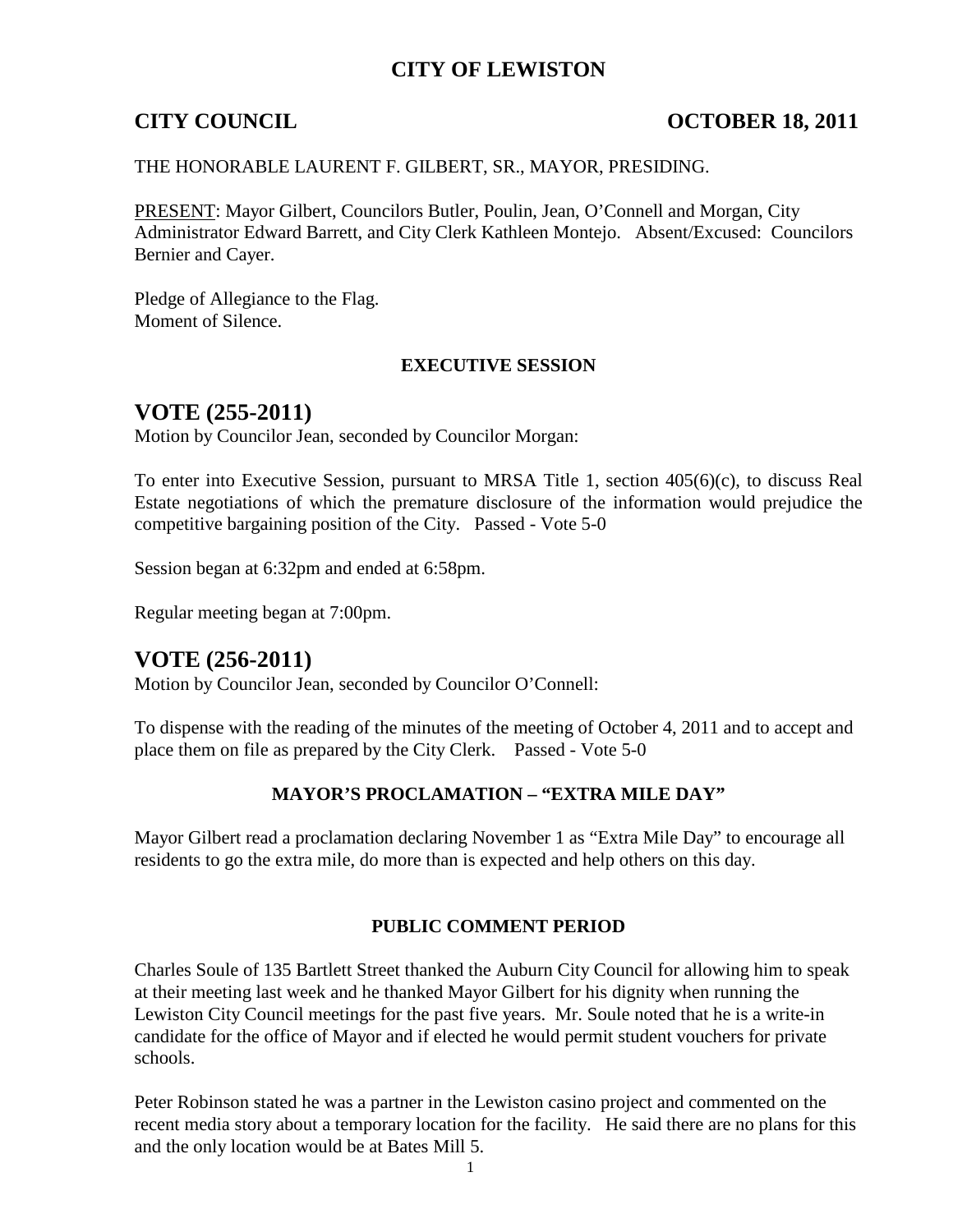## **CITY COUNCIL COUNCIL COUNCIL COUNCIL COUNCIL COUNCIL COUNCIL COUNCIL**

### **PUBLIC HEARING ON A SPECIAL AMUSEMENT PERMIT FOR PEDRO O'HARA'S**

Mayor Gilbert opened the public hearing to receive citizen input and comment. No members of the public spoke for or against this issue. Mayor Gilbert then closed the hearing.

## **VOTE (257-2011)**

Motion by Councilor Jean, seconded by Councilor Butler:

To grant a special amusement permit for live entertainment to Pedro O'Hara's, 134 Main Street. Passed - Vote 5-0

### **PUBLIC HEARING ON A SPECIAL AMUSEMENT PERMIT FOR FISH BONES AMERICAN GRILL**

Mayor Gilbert opened the public hearing to receive citizen input and comment. No members of the public spoke for or against this issue. Mayor Gilbert then closed the hearing.

## **VOTE (258-2011)**

Motion by Councilor Jean, seconded by Councilor Butler:

To grant a special amusement permit for live entertainment to Fish Bones American Grill, 70 Lincoln Street. Passed - Vote 5-0

### **PUBLIC HEARING ON A SPECIAL AMUSEMENT PERMIT FOR LBK EVENTS**

Mayor Gilbert opened the public hearing to receive citizen input and comment. No members of the public spoke for or against this issue. Mayor Gilbert then closed the hearing.

## **VOTE (259-2011)**

Motion by Councilor Jean, seconded by Councilor Butler:

To grant a special amusement permit for dancing and entertainment to LBK Events (Royal Oak Room), 1 Bates Street. Passed - Vote 5-0

#### **PUBLIC HEARING ON A NEW LIQUOR LICENSE FOR THE SEA ASIAN BISTRO**

Mayor Gilbert opened the public hearing to receive citizen input and comment. No members of the public spoke for or against this issue. Mayor Gilbert then closed the hearing.

## **VOTE (260-2011)**

Motion by Councilor Jean, seconded by Councilor Butler:

To authorize the City Clerk's Office to approve a new liquor license application for the Sea Asian Bistro, Inc., 40 East Avenue. Passed - Vote 5-0

Councilor O'Connell requested that Item Six be taken out of order and addressed at this time.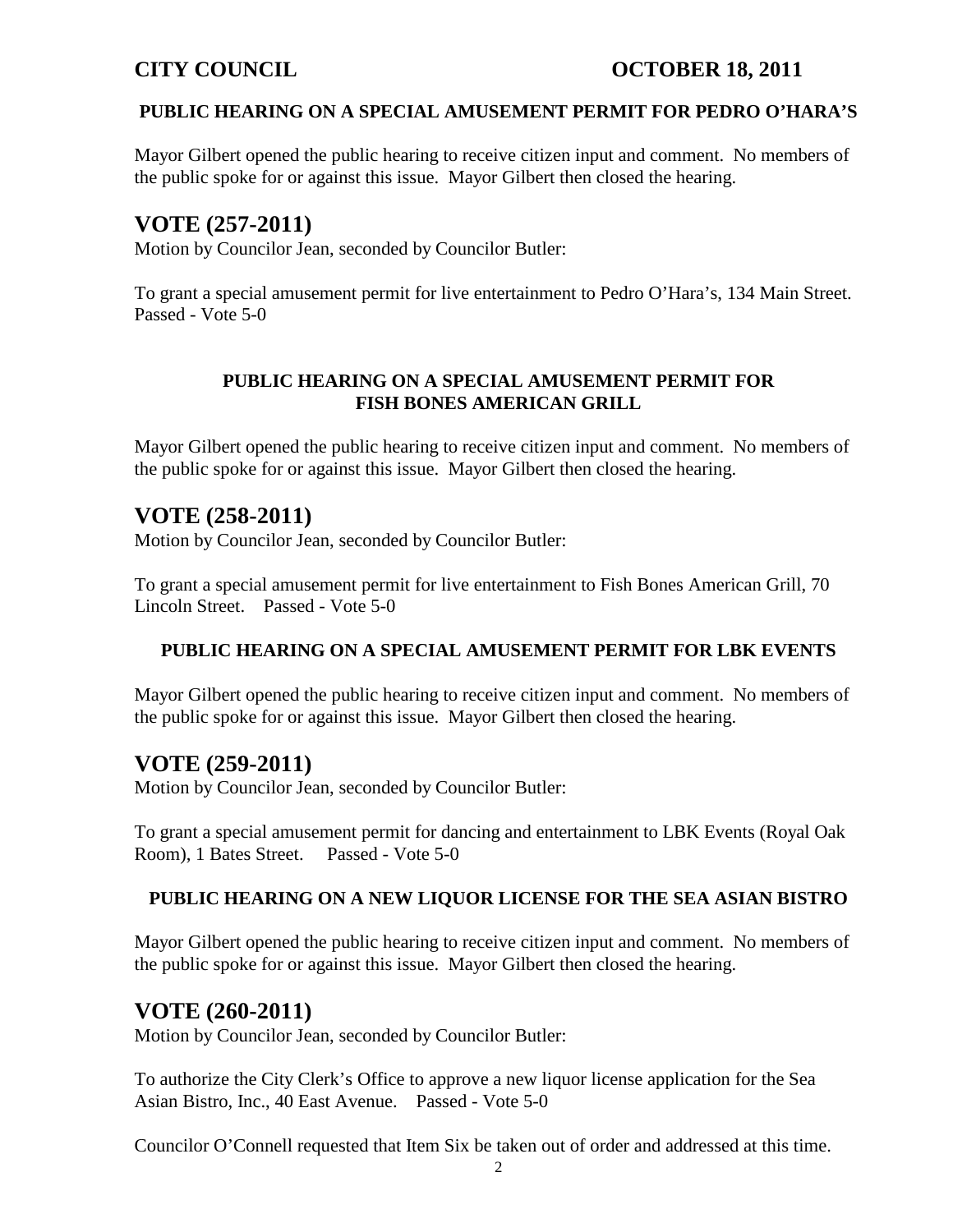## **AMENDMENTS TO THE GENERAL ASSISTANCE POLICY**

Dee Dee Doucette suggested that General Assistance eligibility and amounts be determined on a case by case basis based upon need and that applicants be given classes to learn to be responsible and the city should teach classes about how to shop on a budget. Social Services Director Sue Charron stated the office does provide information on classes for English as a second language, job training at the Career Center and so forth. Councilor Butler noted the increase in the overall maximum levels of assistance is 5.34%. Councilor Jean felt this was too high, noting that residents who receive Social Security, state retirement or military pension have not received an increase in their income in three years.

# **VOTE (261-2011)**

Motion by Councilor Butler, seconded by Councilor O'Connell:

That the overall maximum amounts allowed for general assistance and the maximum amounts allowed for food, housing, personal/household supplies, diapers and personal supplies for children, utilities/electricity and heating fuel in the General Assistance Policy, for persons eligible to receive assistance in accordance with the standards of eligibility, be amended and adopted in accordance with HUD guidelines and the current Thrifty Food Plan. Passed - Vote 4-1 (Councilor Jean opposed)

## **PUBLIC HEARING AND FIRST PASSAGE REGARDING AN AMENDMENT TO THE OFFENSES AND MISCELLANEOUS PROVISIONS ORDINANCE TO PROHIBIT THE SALE AND USE OF CONSUMER FIREWORKS IN THE CITY**

Mayor Gilbert opened the public hearing to receive citizen input and comment. No members of the public spoke for or against this issue. Mayor Gilbert then closed the hearing. Councilor Butler advocated for a third option for the ordinance proposal which would be an alternate ban on the use and sale of consumer fireworks in Lewiston and it would only allow them in the fireworks discharge zone two on July 4, December 31 and January 1. He noted that city staff support option three as well.

# **VOTE (262-2011)**

Motion by Councilor Jean, seconded by Councilor O'Connell:

That the proposed amendment to the City Code of Ordinances, Chapter 50 "Offenses and Miscellaneous Provisions", Article VIII. "Sale and Use of Consumer Fireworks Prohibited", Sections 50-226 through 50-230, to create a new article banning fireworks within the city limits, receive first passage by a roll call vote and that the public hearing on said ordinance be continued to the next regular City Council meeting.

Did Not Pass - Vote 3-2 (Councilors Morgan, Jean and O'Connell in favor; Councilors Butler and Poulin opposed.)

(Note – Per the City Charter, a motion must receive a minimum of four affirmative votes in order to be adopted.)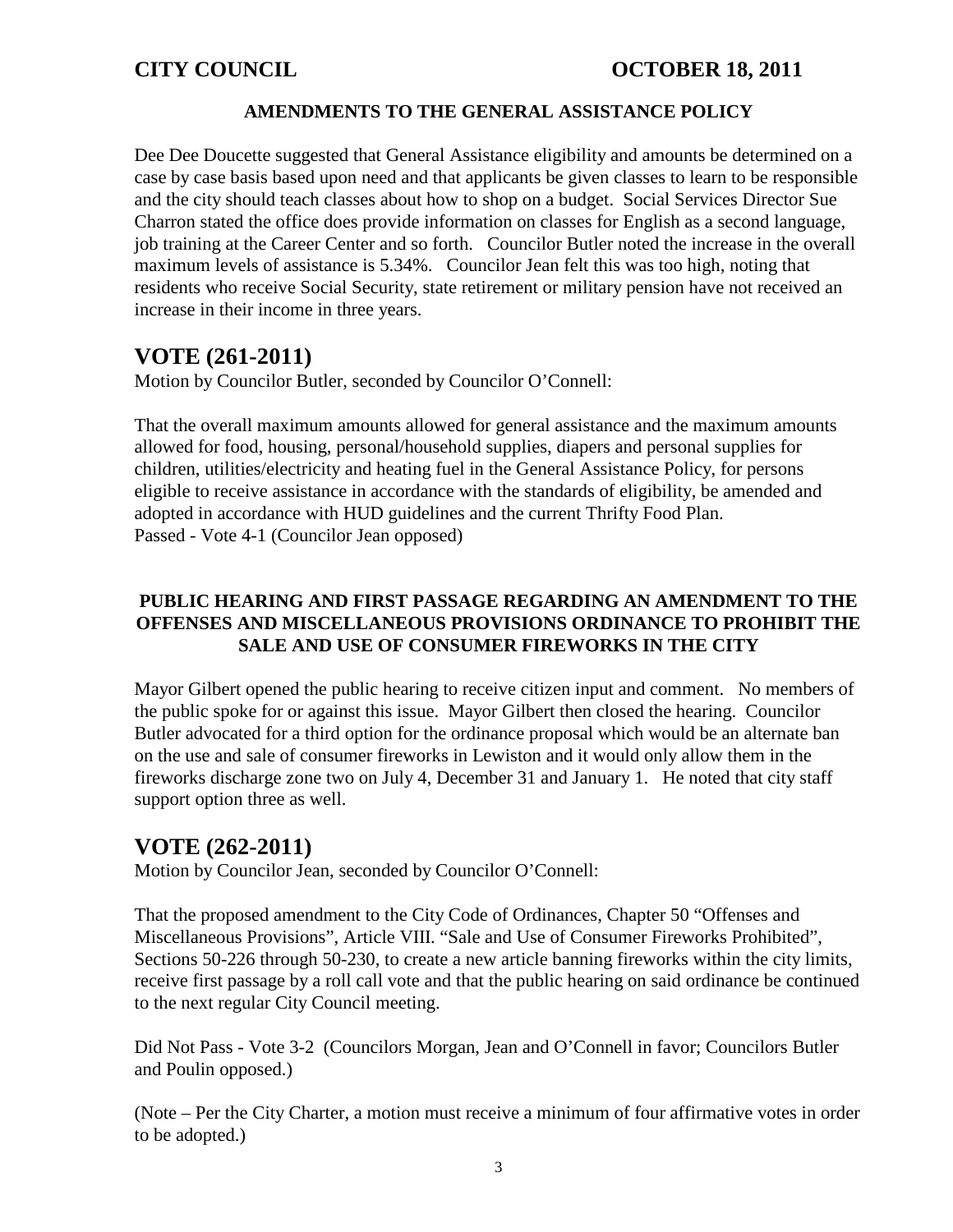### **ORDER AUTHORIZING THE CITY ADMINISTRATOR TO CONTINUE THE CITY POLICY TO NOT INVEST IN NEW WATER MAIN EXTENSIONS**

## **VOTE (263-2011)**

Motion by Councilor Jean, seconded by Councilor Butler:

To approve the Order authorizing the City Administrator to continue the City Policy to not invest in New Water Main Extensions:

Whereas, the City first choose not to invest in new water main extensions on July 12, 1988; and

Whereas, the City vote not to invest in new water main extensions requires a developer or new customer to pay for 100% of the new water main extension and not burden existing customers with the costs of the main extension; and

Whereas, the City has been following the established policy not to invest in new water main extensions since 1988; and

Whereas, the City must clarify its vote and policy before updating the Terms and Conditions of the Water and Sewer business practices; and

Whereas, the City is choosing to continue the current policy by choosing not to invest in new water main extensions; and

Now, therefore, be it Ordered By the City Council of the City of Lewiston that the City Administrator is authorized to update the City Policy, choosing not to invest in new water main extensions.

Passed - Vote 5-0

## **ORDER AUTHORIZING THE CITY ADMINISTRATOR TO CONTINUE THE CITY POLICY TO NOT INVEST IN NEW SERVICE LINES**

## **VOTE (264-2011)**

Motion by Councilor Jean, seconded by Councilor Butler:

To approve the Order authorizing the City Administrator to continue the City Policy to not invest in New Service Lines:

Whereas, the City is choosing not to invest in new service lines; and

Whereas, the City first chose not to invest in new water main extensions on July 12, 1988; and

Whereas, the City vote not to invest in new service lines requires a developer or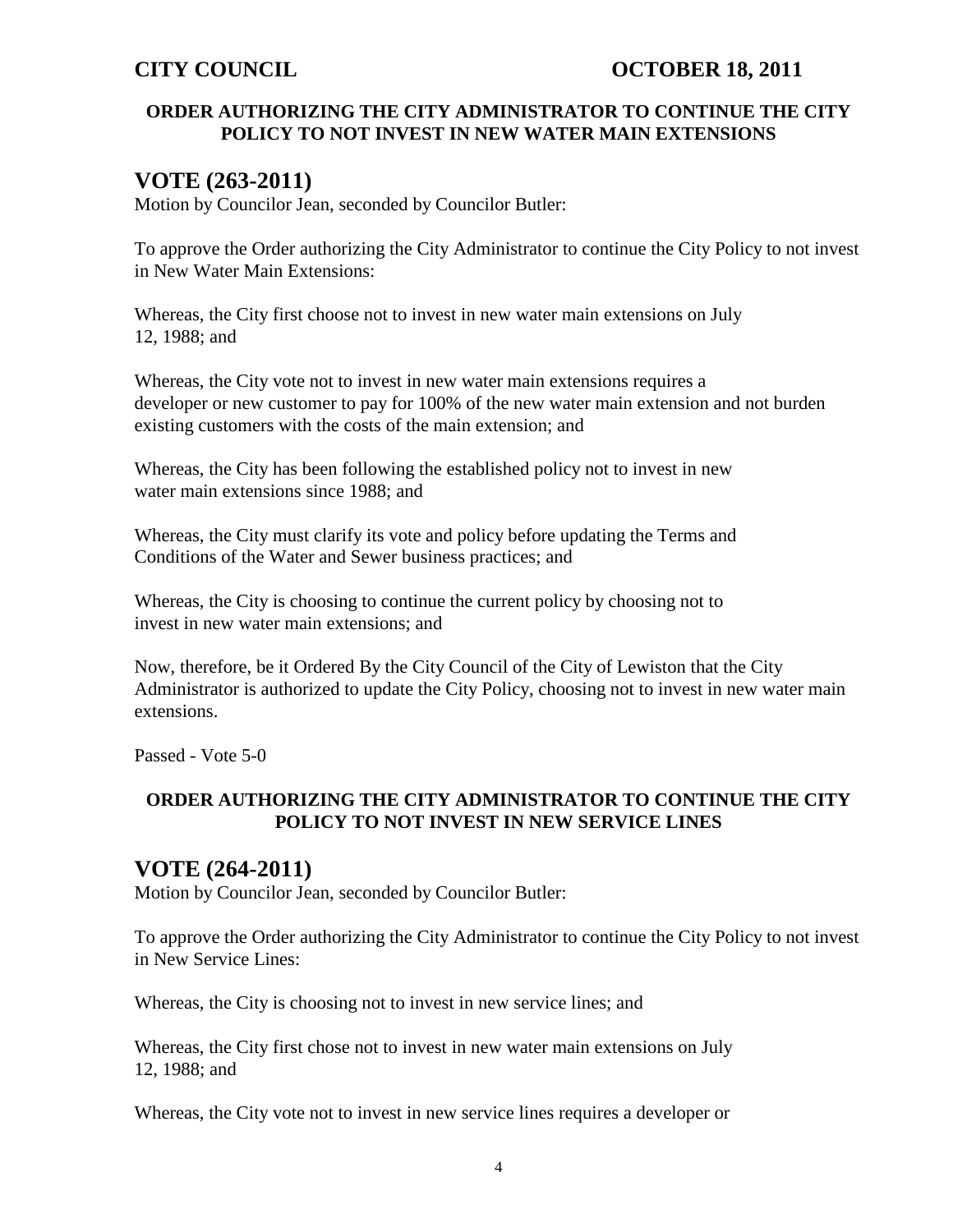new customer to pay for 100% of the new service line and not burden existing customers with the costs of the service line; and

Whereas, "new service lines" includes but is not limited to the service tap, fittings, pipe, insulation, pavement, or any labor, parts or materials needed to install the new service line; and

Whereas, the City has been following the established policy not to invest in new service lines since 1988; and

Whereas, the City must clarify its vote and policy before updating the Terms and Conditions of the Water and Sewer business practices; and

Whereas, the City is choosing to continue the current policy by choosing not to invest in new service lines; and

Now, therefore, be it Ordered By the City Council of the City of Lewiston that the City Administrator is authorized to update the City Policy, choosing not to invest in new service lines.

Passed - Vote 5-0

## **ORDER AUTHORIZING THE CITY ADMINISTRATOR TO CONTINUE THE CITY POLICY TO NOT INVEST IN ASSOCIATED APPURTENANCES FOR NEW SERVICES**

# **VOTE (265-2011)**

Motion by Councilor Jean, seconded by Councilor Butler:

To approve the Order authorizing the City Administrator to continue the City Policy to not invest in associated appurtenances for new services:

Whereas, the City first choose not to invest in new water main extensions on July 12, 1988; and

Whereas, the City has been following the established policy not to invest in new water main extensions nor to invest in associated appurtenances for new services since 1988; and

Whereas, "associated appurtenances" for new services includes but is not limited to the water meter, fittings, pipe, backflow preventer, etc.; and

Whereas, the City vote not to invest in associated appurtenances for new services requires a developer or new customer to pay for 100% of the new service and all appurtenances and not burden existing customers with the costs of private benefit; and

Whereas, the City must clarify its vote and policy before updating the Terms and Conditions of the Water and Sewer business practices; and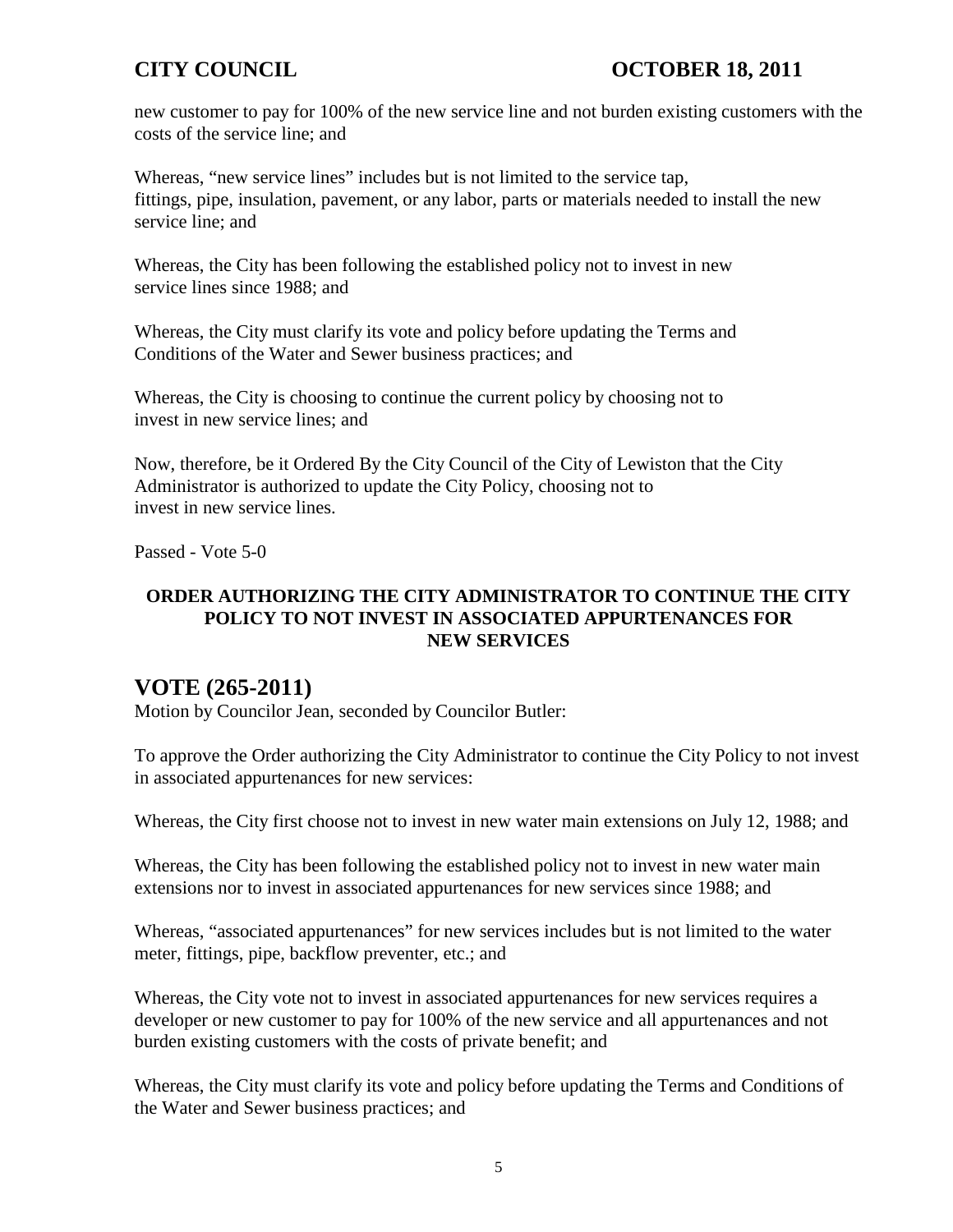Whereas, the City is choosing to continue the current policy by choosing not to invest in appurtenances for new service connections; and

Now, therefore, be it Ordered By the City Council of the City of Lewiston that the City Administrator is authorized to update the City.

Passed - Vote 5-0

## **ORDER AUTHORIZING THE CITY ADMINISTRATOR TO CONTINUE THE CITY POLICY TO REQUIRE 100% DEPOSIT AND PAYMENT OF MATERIALS AND LABOR FOR ANY NEW SERVICE CONNECTION WORK OR MAIN EXTENSIONS OR ASSOCIATED APPURTENANCES**

# **VOTE (266-2011)**

Motion by Councilor Jean, seconded by Councilor Butler:

To approve the Order authorizing the City Administrator to continue the City Policy to require 100% deposit and payment of materials and labor for any new service connection work or main extensions or associated appurtenances:

Whereas, the City first choose not to invest in new water main extensions on July 12, 1988; and

Whereas, the City vote not to invest in new water main extensions, service lines or associated appurtenances also requires a developer or new customer to pay for 100% of the new water main extension, new service line and associated appurtenance and not burden existing customers with the costs of the main extension; and

Whereas, the City has been following the established policy requiring the estimated work for main extension, new service or other appurtenance be paid in full prior to ordering materials or conducting any associated work by the City; and

Whereas, the City after completing the work (main extension, new service or other appurtenance) will either refund or charge the balance of the actual cost versus the deposit paid to the customer; and

Whereas, "new service lines" includes but is not limited to the service tap, fittings, pipe, insulation, pavement, or any labor, parts or materials needed to install the new service line; and

Whereas, "associated appurtenances" for new services includes but is not limited to the water meter, fittings, pipe, backflow preventer, etc.; and

Whereas, the City must clarify its vote and policy before updating the Terms and Conditions of the Water and Sewer business practices; and

Whereas, the City is choosing to continue the current policy by requiring 100% deposit be paid by the customer for the estimated work before any materials are ordered or work is performed ; and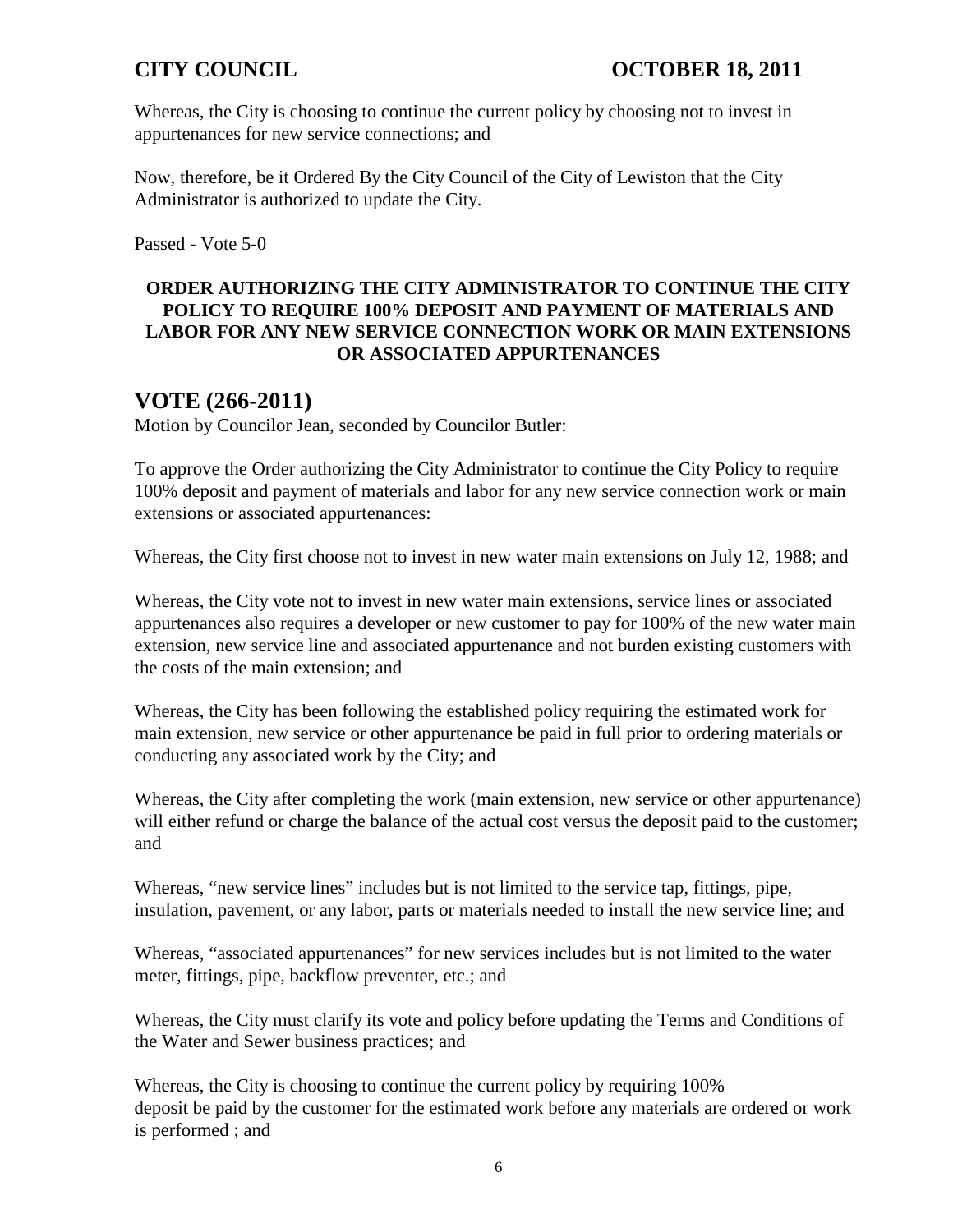## **CITY COUNCIL COUNCIL COUNCIL COUNCIL COUNCIL COUNCIL COUNCIL**

Now, therefore, be it Ordered By the City Council of the City of Lewiston that the City Administrator is authorized to update the City Policy, by requiring 100% deposit be paid by the customer for the estimated work for main extensions, new service lines or associated appurtenances before any materials are ordered or work is performed.

Passed - Vote 5-0

## **ORDER AUTHORIZING THE CITY ADMINISTRATOR TO IMPLEMENT UPDATED WATER AND SEWER TERMS AND CONDITIONS**

# **VOTE (267-2011)**

Motion by Councilor Jean, seconded by Councilor Butler:

To approve the Order authorizing the City Administrator to implement updated Water and Sewer Terms and Conditions:

Whereas, the City is seeking to update its business office terms and conditions to come into compliance with Maine Public Utilities (PUC) chapter 660 rules; and

Whereas, the adoption of the new Terms and Conditions needs approval by the Maine PUC before they come into effect; and

Whereas, the City is seeking to implement the new Terms and Conditions as soon after January 1, 2012 as feasible;

Now, therefore, be it Ordered By the City Council of the City of Lewiston that the City Administrator is authorized to implement updated Water and Sewer Terms and Conditions.

Passed - Vote 5-0

### **ORDER AUTHORIZING THE CITY ADMINISTRATOR TO EXECUTE A GRANT AND LICENSING AGREEMENT WITH SHANE'S INSPIRATION FOR PROJECT SERVICES RELATED TO A UNIVERSALLY ACCESSIBLE PLAYGROUND**

## **VOTE (268-2011)**

Motion by Councilor Butler, seconded by Councilor O'Connell:

To approve the Order authorizing the City Administrator to execute a grant and license agreement with Shane's Inspiration for project services related to a universally accessible playground:

Whereas, a universally accessible playground in the City of Lewiston would be one of inclusion, safety, and acceptance for those living with & without disabilities; and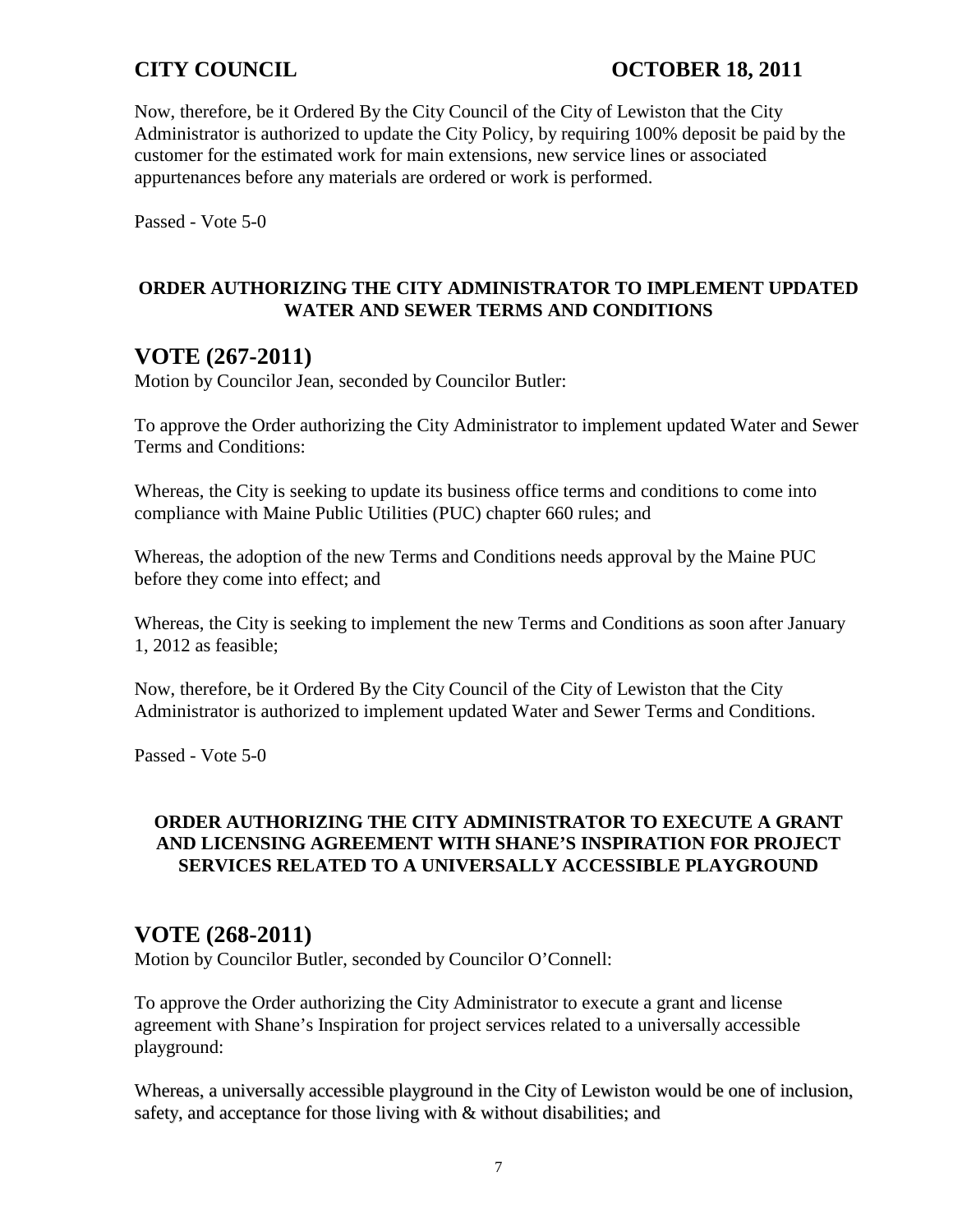Whereas, the City Council previously authorized staff to submit an application to Shane's Inspiration for consideration of an award to assist in developing such a facility; and

Whereas, several partners have stepped forward in support of this opportunity, including Sandcastle Clinical & Educational Services; Childhood Development Services – First Step; Healthy Androscoggin; Lewiston Public Schools; Head Start of Androscoggin County; The Margaret Murphy Center for Children; Lewiston Police Department; Lewiston's Director of Buildings/ADA Coordinator; Ben & Erin Hayes who share a personal perspective; and Orientation & Mobility Specialist Lauren Goldsmith; and

Whereas, the City of Lewiston has been selected as one of five regional winners and will receive a grant of \$10,000 in inclusive equipment and an estimated \$50,000 in services from Shane's Inspiration for development, design, and educational programming; and

Whereas, this will require the City to provide in-kind services for prep work at the selected location for the playground which tentatively will be located in Marcotte Park; and

Whereas, Shane's Inspiration will also assist the City in implementing an effort to expand the size of the proposed playground through seeking additional grants and donations;

Now, Therefore, be It Ordered by the City Council of the City of Lewiston that the City Administrator is hereby authorized to execute a grant and license agreement, in a form substantially as attached hereto, with Shane's Inspiration for the purpose of creating an inclusive playground and programs that unite children of all abilities. Staff is also authorized to work with interested partners to seek additional funding to expand the size of the proposed playground.

Passed - Vote 5-0

### **REPORTS AND UPDATES**

Councilor Poulin reported that the School Committee approved a Resolve the other night to take no position on the Lewiston Casino referendum question on the November 8 ballot.

City Clerk Kathy Montejo shared information regarding the new statewide deadline for ordering absentee ballots, which will be Thursday, November 3 for this election.

Deputy City Administrator Phil Nadeau noted the ground breaking ceremony for the new Anaerobic Digestion sewer treatment facility will be held on November 10 at 10am.

### **OTHER BUSINESS**

Councilor Morgan asked staff to re-advertise for a public hearing for the ordinance to ban fireworks and to bring it back to the next Council meeting. Councilor Butler asked to have Option Three of the proposed fireworks ordinance also presented to the Council and he asked to have language added to state if there are high wind warnings or high fire dangers that the fire works would not be permitted for that day.